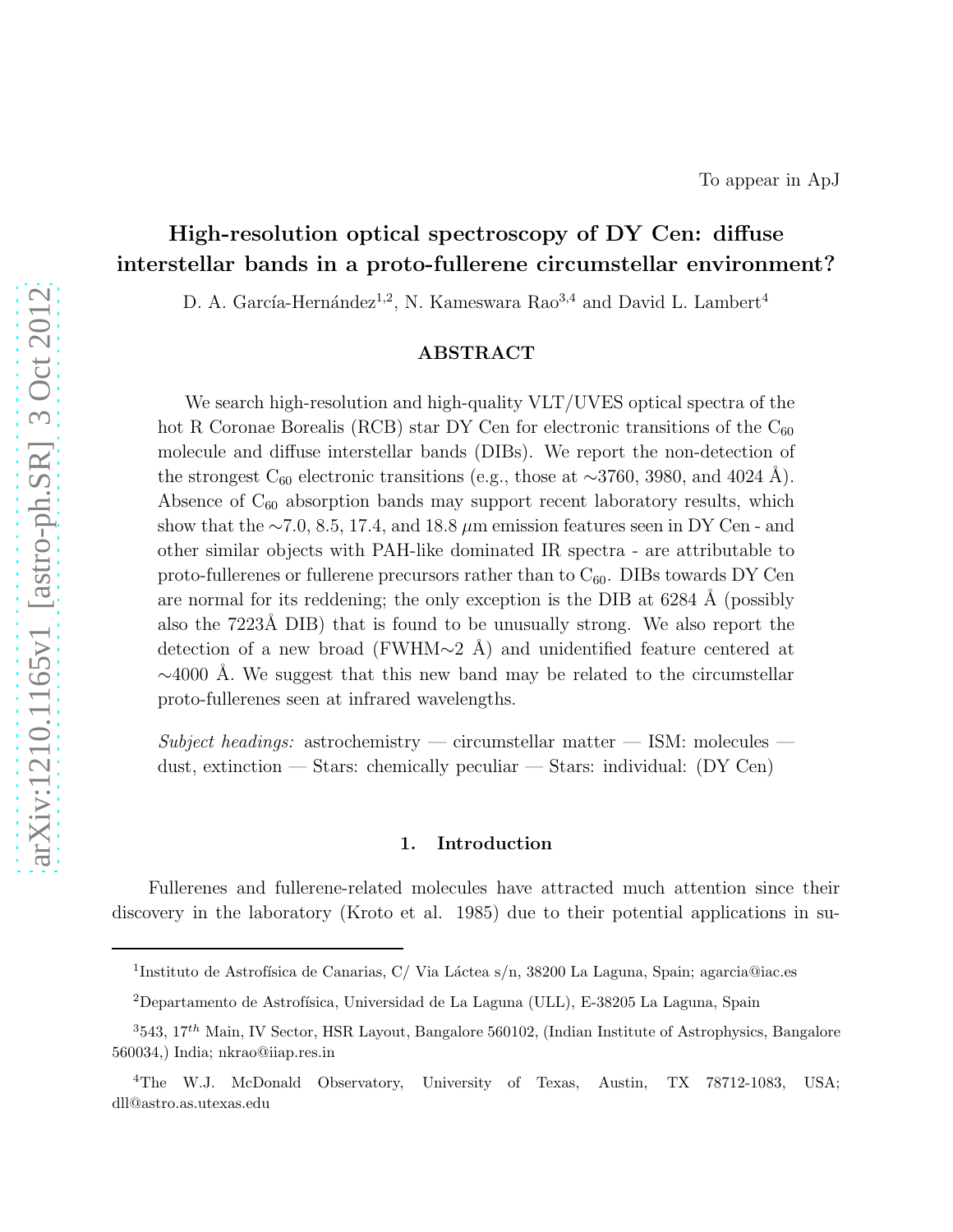perconducting materials, optical devices, and medicine. In the astrophysical context, these complex molecules have been proposed as explanations for unidentified astronomical features such as the intense UV absorption band at 217 nm (e.g., Cataldo & Iglesias-Groth 2009) and the enigmatic diffuse interstellar bands (DIBs) (Herbig 1995, 2000; Iglesias-Groth 2007). The remarkable stability of fullerenes against intense radiation (e.g., Cataldo, Strazzulla & Iglesias-Groth 2009) has encouraged the idea that fullerenes should be present in the interstellar medium. Indeed, the 9577 and 9632 Å DIBs observed in a few reddened stars lie near two electronic transitions of the  $C_{60}$  cation observed in rare gas matrices (Foing & Ehrenfreund 1994) but the presence of fullerenes in astrophysical environments has been uncertain until recently, when the mid-IR spectral signatures of the  $C_{60}$  and  $C_{70}$  fullerenes were detected in several Planetary Nebulae (Cami et al. 2010; García-Hernández et al. 2010, 2011c).

Interestingly, García-Hernández et al. (2010) showed that contrary to theoretical and experimental expectation, fullerenes are efficiently formed in normal H-rich circumstellar environments. The prevailing laboratory view was that the synthesis of fullerenes is much more efficient under hydrogen-poor conditions (Kroto et al. 1985; De Vries et al. 1993). Thus, circumstellar envelopes around R Coronae Borealis (RCB) stars (see e.g., Lambert & Rao 1994 for a review) have been considered as promising environments for the formation of fullerene molecules (Goeres & Sedlmayr 1992). This is because the RCBs' hydrogen deficiency together with the He- and C-rich character of the gas resembles the laboratory conditions where fullerenes are produced. However, this suggestion is not supported by our recent Spitzer observations of a large sample of RCB stars, which show that fullerene formation is inefficient in the highly H-deficient environments characteristic of most RCBs  $(García-Hernández et al. 2011a,b).$ 

Surprisingly, the only exception among RCBs is the least H-deficient RCB star DY Cen (possibly also the second least H-deficient RCB star V854 Cen) that shows mid-IR emission features at ~7.0, 8.5, 17.4, and 18.8  $\mu$ m coincident with the IR transitions of C<sub>60</sub>. Contrary to fullerene-containing PNe, the latter  $C_{60}$  mid-IR features in DY Cen are seen in conjunction with very strong polycyclic aromatic hydrocarbon (PAH) features. This striking difference between the IR spectra of fullerene-containing PNe and DY Cen is explained by Duley & Hu (2012) who attribute the ∼7.0, 8.5, 17.4, and 18.8  $\mu$ m features in DY Cen to proto-fullerenes (or fullerene precursors) rather than to the  $C_{60}$  molecule. Based on their laboratory spectroscopy of hydrogenated amorphous carbon (HAC) nanoparticles, Duley & Hu (2012) suggest that these four IR features may be due to proto-fullerenes in sources such as reflection nebulae, RCB stars, and proto-PNe, which also show the unidentified 16.4  $\mu$ m feature and other very strong PAH-like features. In light of the now suspect infrared identification of neutral  $C_{60}$ , we sought to detect the molecule's electronic transitions in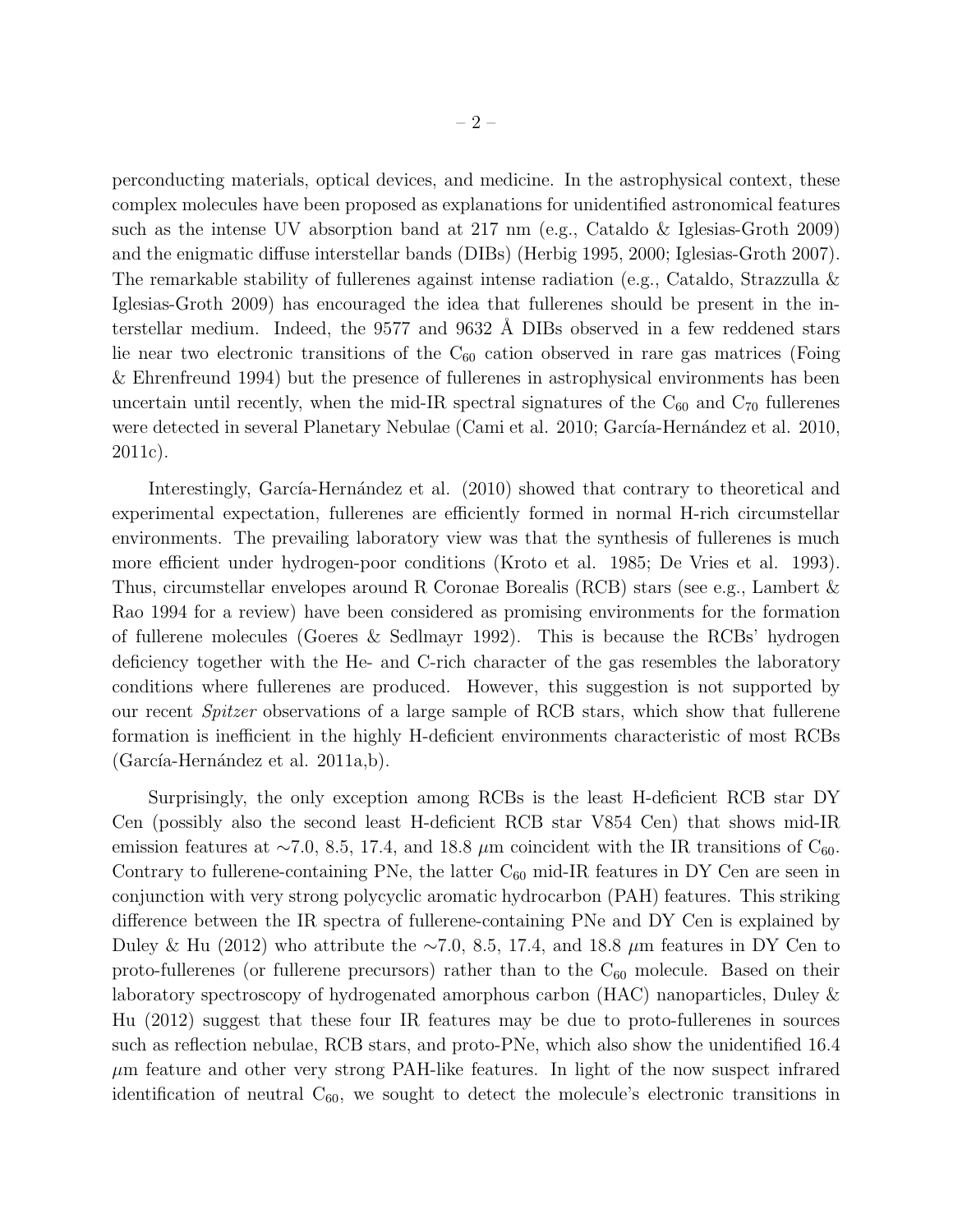absorption from DY Cen's optical spectrum, as an additional check to the presence of  $C_{60}$ and see whether Duley & Hu  $(2012)$ 's "proto-fullerenes" suggestion could be substantiated.

# 2. VLT/UVES optical spectroscopy

High-resolution (R∼30,000) and high-quality (signal-to-noise ratio S/N≥200) optical  $(\sim 3300-9450 \text{ Å})$  spectroscopic observations of DY Cen (V=12.7, E(B-V)=0.50, see Table 1) were obtained in the period February-March 2010 at the European Southern Observatory (ESO). The UVES spectrograph at the ESO VLT (Paranal, Chile) was used with the 1.2" slit and the standard setting DIC2 (390+760). We obtained 11 individual exposures of 1800 s each, giving a total exposure time of 5.5 hours. The S/N in the continuum in the summed DY Cen's spectrum is  $\sim$ 200 at 4000 Å and higher than 250 at wavelengths longer than 6000 A. The observed spectra - processed by the UVES data reduction pipeline (Ballester et al. 2000) - were corrected for heliocentric motion and the stellar continuum was fitted by using standard astronomical tasks in IRAF.

As a comparison star for DY Cen in our search for  $C_{60}$  and DIBs, we selected the very nearby B0.5 Ia bright supergiant HD 115842, which only differs in Galactic longitude and latitude by  $0^{\circ}$ .88 and  $1^{\circ}$ .46, respectively. This is because HD 115842 has the same reddening  $(E(B-V)=0.5)$  as DY Cen and it may be located at a comparable distance, sampling similar ISM conditions. A comparison between HD 115842 and DY Cen will probably enlighten the environmental changes associated with DY Cen. Thus, HD 115842 was also observed on the same dates as DY Cen with the same VLT/UVES set-up. Table 1 compares DY Cen with the comparison star HD 115842 in terms of Galactic coordinates, spectral type, magnitude, and reddening. Finally, a spectrum of  $BD -9^{\circ}$  4395, an extreme helium (EHe) star that shows a photospheric spectrum similar to that of DY Cen, was obtained by us with the 2.7m Harlan Smith telescope and the Tull coudé spectrograph (Tull et al. 1995) at a spectral resolving power of 60,000.

## 3. A search for neutral  $C_{60}$

We have inspected the optical spectrum of DY Cen in order to search for the presence of optical absorptions of neutral  $C_{60}$ . The allowed transitions at wavelengths below 4100 A are much more intense than those of the Herzberg-Teller induced forbidden transitions at longer wavelengths (Leach 1992). The strongest allowed electronic transitions of neutral gas phase  $C_{60}$  molecules, as predicted from laboratory experiments, are located at  $3760 \pm 5$ ,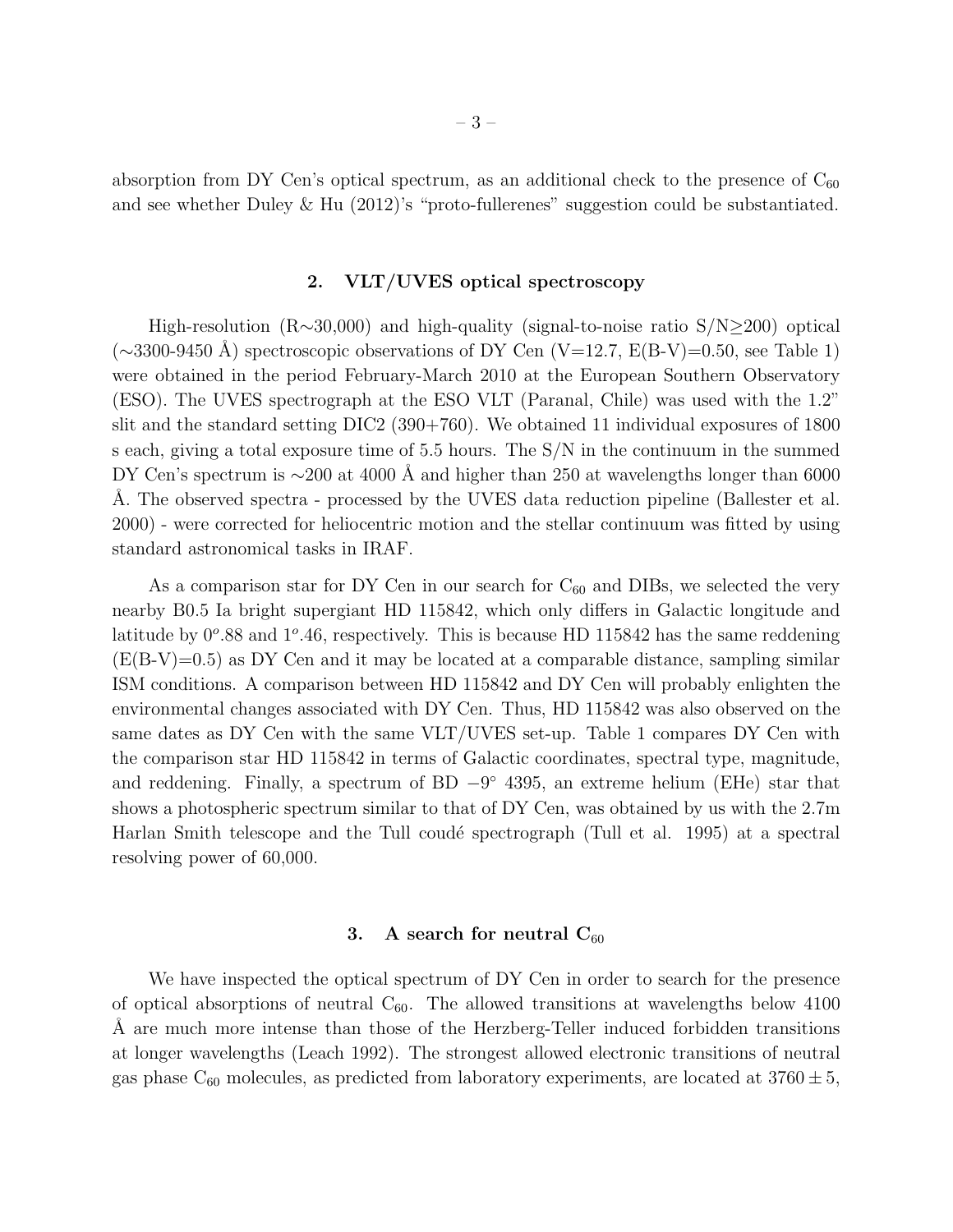$3980\pm0.5$ , and  $4024.0\pm0.5$  Å with widths of 8, 6, and 4 Å, respectively (Sassara et al. 2001). The oscillator strength (f) of the  $\sim$ 4024 C<sub>60</sub> band is similar to that at 3980 Å (Leach 1992), while the 3760 Å band has a five times higher oscillator strength (Braga et al. 1991). DY Cen's optical spectrum is dominated by strong He I, C II, Ne I, O II, and N II absorption and variable emission lines together with nebular forbidden emission lines from [O II], [N II], [S II], etc. The presence of these absorption and emission lines (FWHM∼1 Å) complicates the detection of broad and weak absorption features.

We can find no evidence for the presence of  $C_{60}$  in absorption (or emission) at the wavelengths of the expected electronic transitions:

**The 3760**  $\pm$  5 Å band: This, the strongest of the three in our bandpass, falls amongst a series of O II lines. These lines give consistent O abundances suggesting that none is does blended with a  $C_{60}$  feature (Figure 1, left panel), even though its central wavelength is uncertain by  $\pm 5$  Å (Sassara et al. 2001). Note that the apparent additional absorption at  $3756$  Å in DY Cen is a stellar blend (Figure 1, left panel).

The  $3980\pm0.5$  Å band: This coincides with a stellar C II line from a multiplet represented by other lines. A secondary contributor may be the Al III 5d  ${}^{2}D$  - 8f  ${}^{2}F^{\circ}$  multiplet (Figure 1, right panel). The C II lines are present also in BD  $+9°4395$ . This coincidence and the line's 'stellar' width show that  $C_{60}$  is not a significant contributor. An interesting feature of the right panel of Figure 1 is the appearance of an unidentified broad feature in DY Cen at 4000 Å (FWHM  $\sim 2$  Å; equivalent width of 91 mÅ). It is to be noted here that the 4000 Å feature is real. First, a strong argument in favour of the 4000 Å feature being real is that it doest not appear in the spectra of the comparison star taken with the same set-up and at the same time. Second, the  $4000 \text{ Å}$  band is clearly seen when reducing the corresponding Echelle order alone. This is not a known DIB; it's not present in HD 115842 where all DIBs have a similar strength to those in DY Cen (see below) and neither is it listed by Hobbs et al. (2008). Identification as  $C_{60}$  would demand a wavelength error of either 20 Å for the 3980 Å transition or 24 Å for the 4024 Å transition but Sassara et al. give the wavelength uncertainty as just  $\pm 0.5$  Å for both transitions.

The  $C_{60}$  band at 4024.0 $\pm$ 0.5: This is irretrievably blended with the He I 4026 Å line and adjacent lines.

We estimate that the one-sigma detection limits on the column density from the 3760 and 3980 Å C<sub>60</sub> bands in our DY Cen spectra (S/N∼200) are  $4.6 \times 10^{12}$  and  $1.5 \times 10^{13}$ cm<sup>-2</sup>, respectively<sup>[1](#page-3-0)</sup>. It is of interest to compare this column density limit of about 10<sup>13</sup> cm<sup>-2</sup>

<span id="page-3-0"></span><sup>&</sup>lt;sup>1</sup>1-sigma detection limits for the EQWs in our spectra scale as  $\sim 1.064$  x FWHM / (S/N) (see e.g., Hobbs et al. 2008).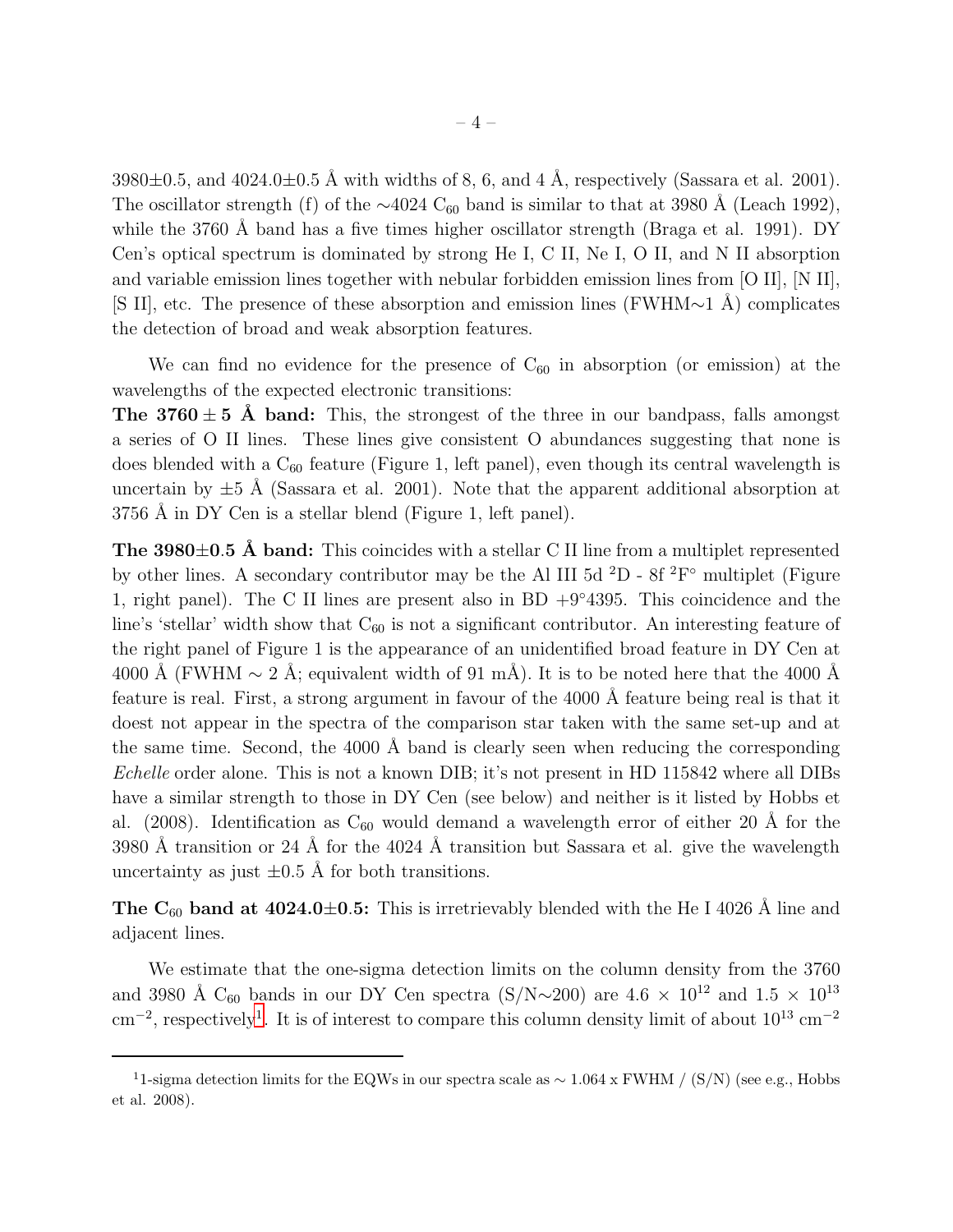with the number of  $C_{60}$  molecules calculated from the infrared emission features attributed to these molecules. This exercise is attempted next.

The IR features measure the number of molecules in excited vibrational states but the electronic transitions sought here depend on the molecules in their ground vibrational state. Analysis of the strengths of the IR features with the estimated A-values (Cami et al. 2010; García-Hernández 2011a) shows that the excitation temperature is about 600 K. With this temperature, we estimate the number of molecules in the ground state:  $N(C60)$  =  $1.0 \times 10^{46} d^2$  where d, the distance to DY Cen, is given in kpc.

The column density pertinent to our non-detection of  $C_{60}$  depends on how the line of sight to the star intersects the  $C_{60}$ -containing part of the circumstellar shell. Assume a spherical shell centered on the star with inner and outer radii of  $R_{out}$  and  $R_{in}$ , respectively, with the line of sight running directly from  $R_{out}$  to  $R_{in}$ . Assume a uniform density of  $C_{60}$ molecules throughout the shell, then the density of molecules is  $n(C_{60})$  where

$$
n(C_{60}) = \frac{7.0 \times 10^{-41}}{R_{out}^3 - R_{in}^3} N(C_{60})
$$
\n(1)

where  $R_{out}$  and  $R_{in}$  are given in AU.

Shell radii are estimated from the run of dust temperature with distance from the star. The equilibrium temperature of a gray dust grain  $T_d(R)$  in an optically thin circumstellar environment is given by

$$
T_d(R) = \left(\frac{R_*}{2R}\right)^{0.5} T_*\tag{2}
$$

where  $R_*$  is the stellar radius, R is the radial distance from the stellar center, and  $T_*$  is the stellar blackbody temperature (Kwok 2007, p. 314, Equation (10.32)). If stellar radii and temperature are estimated from the stellar luminosity  $L/L_{\odot}$ , the distance R is provided by

$$
R = \frac{1}{430} \left(\frac{L}{L_{\odot}}\right)^{0.5} \left(\frac{T_{\odot}}{T_d(R)}\right)^2 \tag{3}
$$

for R in AU.

Adopting  $L/L_{\odot} = 10^4$ , we find  $T_d = 600$  K at  $R = 21$  AU and  $T_d = 270$  K at 104 AU where the former temperature is the excitation temperature of the  $C_{60}$  molecules and the latter temperature is the blackbody temperature of the dust. If we adopt  $R_{in} \approx 10$  AU and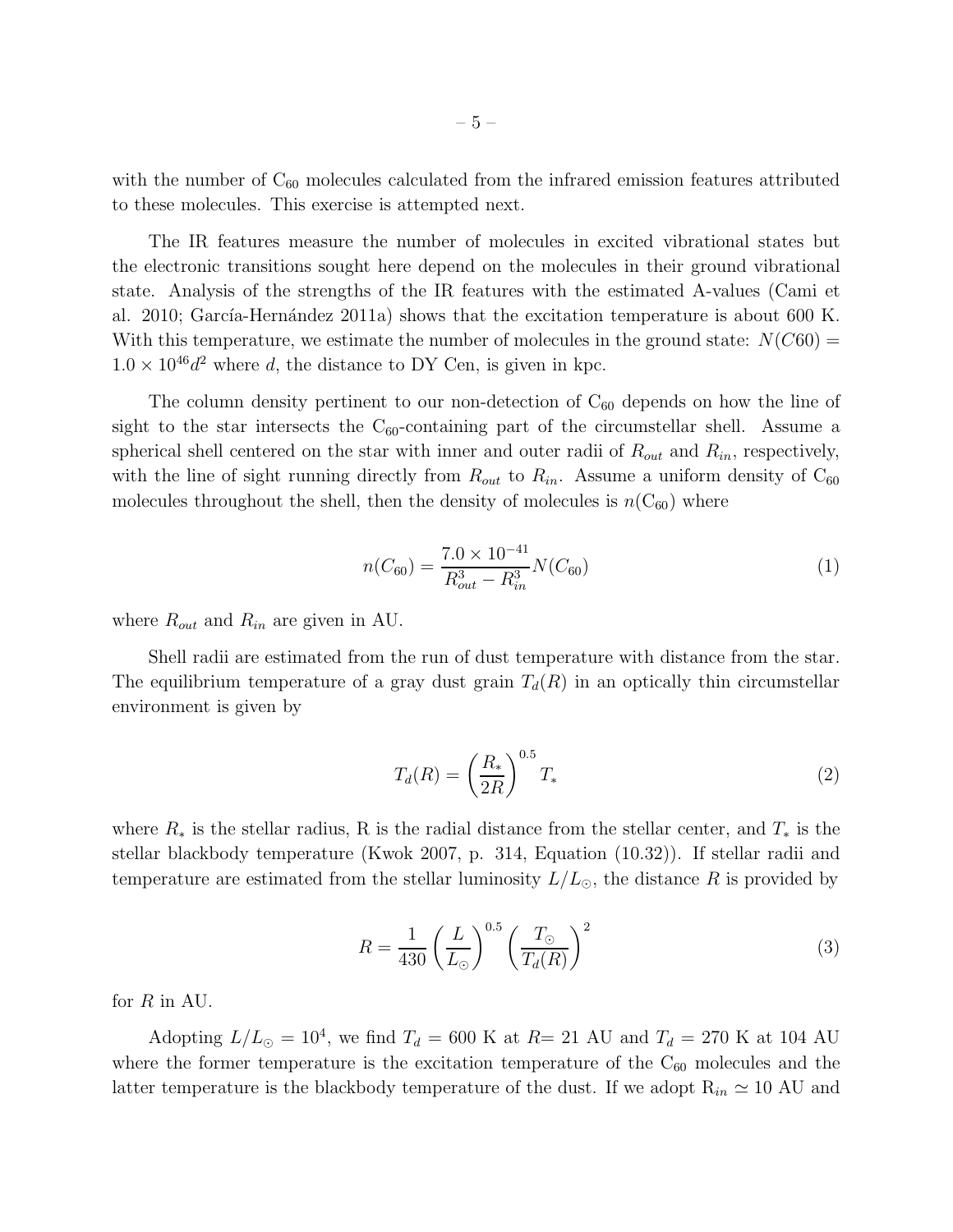$R_{out} \simeq 100$  AU, we obtain  $n(C_{60}) = 0.7d^2$  cm<sup>-3</sup> or  $n(C_{60}) = 34$  cm<sup>-3</sup> for  $d = 7$  kpc and 17 cm<sup>-3</sup> for  $d = 5$  kpc. Then, the estimates for the C<sub>60</sub> column density along the path  $(R_{out} - R_{in})$  are  $4.6 \times 10^{16}$  cm<sup>-2</sup> for 7 kpc and  $2.3 \times 10^{16}$  cm<sup>-2</sup> for 5 kpc.

Such estimates are uncomfortably greater than the observed upper limit of around 10<sup>13</sup> cm<sup>−</sup><sup>2</sup> . One possible explanation of this 1000-fold discrepancy is that the line of sight to DY Cen does not intersect the  $C_{60}$ -containing regions of the circumstellar envelope. An alternative view raises doubts about the IR detection of the  $C_{60}$  molecule in DY Cen (possibly also in V854 Cen; García-Hernández et al. 2011a), supporting the recent claim that the  $~\sim 7.0$ , 8.5, 17.4, and 18.8  $\mu$ m features seen in astronomical sources with PAH-like dominated IR spectra should be attributed to proto-fullerenes or fullerene precursors rather than to  $C_{60}$ (Duley & Hu 2012). The latter seems to be consistent with the characteristics of the DIBs towards DY Cen, which are studied below.

### 4. Diffuse bands from fullerene precursors?

As we have mentioned above, we detect in DY Cen a broad unidentified feature centered at  $\sim$ 4000 Å, which is seen in DY Cen only (Fig. 1). Note that no diffuse interstellar bands (DIBs) are known at this wavelength (see e.g., Hobbs et al. 2008). To our knowledge, no molecule is known to exhibit a strong electronic transition at  $\sim$ 4000 Å and this is corrobo-rated by inspecting the NIST Chemistry WebBook Database<sup>[2](#page-9-0)</sup>. We speculate that this 4000 A band may be related to the proto-fullerenes or fullerene precursors seen in the IR and that could be very abundant in the circumstellar envelope of DY Cen. Thus, the 4000 Å feature may represent a new and very unusual diffuse band (DIB).

We used the exhaustive list of DIBs provided by Hobbs et al. (2008) in HD 204827 to search for them in the spectrum of DY Cen. DIBs detected in DY Cen (and the comparison star HD 115842) are given in Table 2, where we give the central wavelength (after applying the heliocentric correction), full width at half-maximum  $(FWHM)$  in  $A$ , equivalent width (EQW) in mÅ, central depth  $(A<sub>c</sub>)$ , and the S/N ratio in the neighbouring continuum. Figure 2 compares a selection of DIBs in DY Cen with those in HD 115842. Table 2 (also Figure 2) shows that the DIBs towards DY Cen have about the same or slightly less (up to 30 per cent) strength, the same FWHM, and a similar radial velocity as those towards HD 115842. Since both stars have roughly the same interstellar reddening  $E(B-V)$ , the similar profiles and strengths for their DIBs is not surprising. In addition, for the well studied DIBs at 5780, 5797, 5850, 6196, 6379, and 6614 Å, the normalised equivalent widths  $EQW/E(B-V)$ 

<sup>2</sup>See [http://webbook.nist.gov/chemistry/.](http://webbook.nist.gov/chemistry/)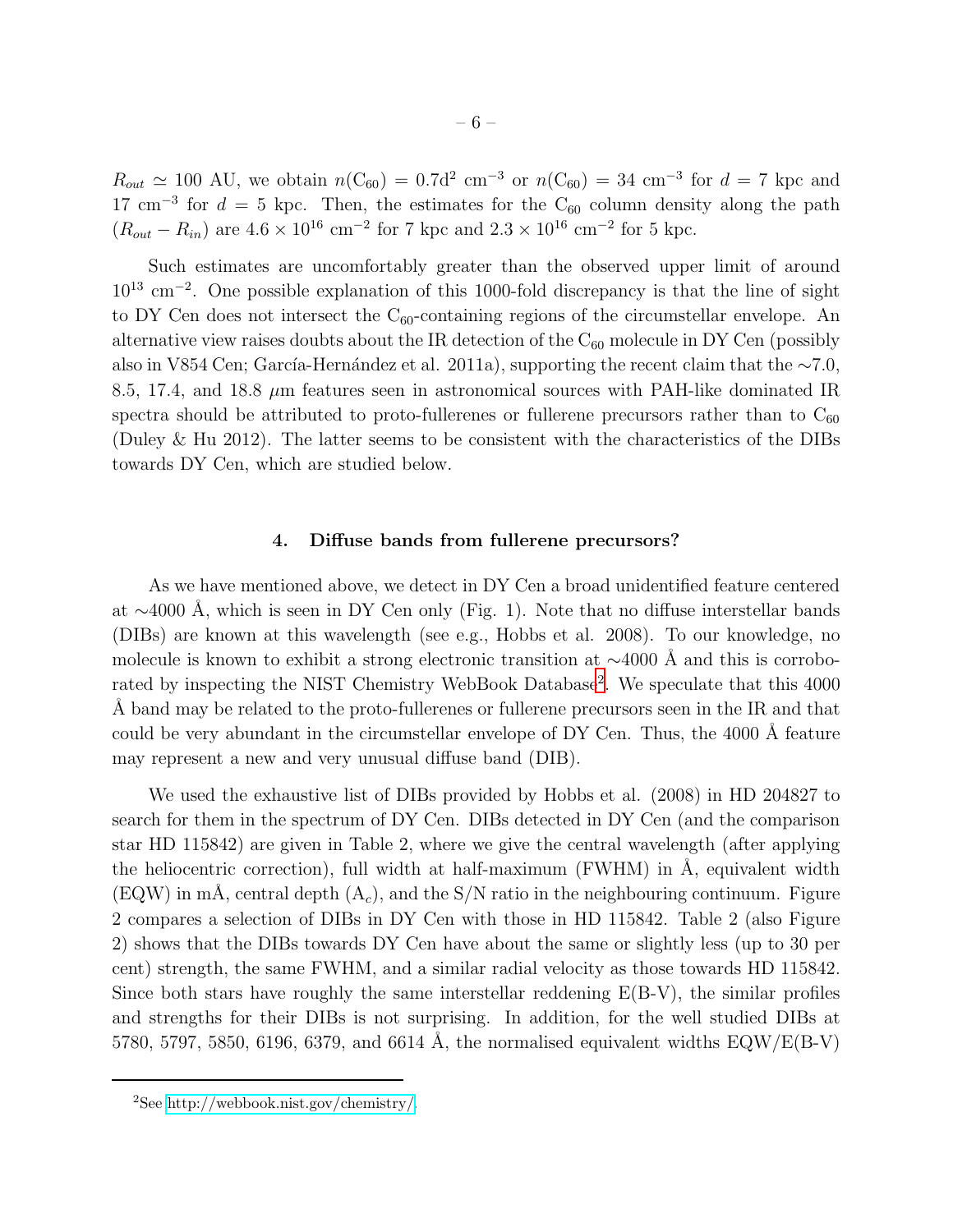in DY Cen agree very well with those measured in field stars by Luna et al. (2008) and in the prototype star HD 183143 (Herbig 1995).

The exceptions to the above trends are the DIBs at  $6284 \text{ Å}$  and at  $7223 \text{ Å}$ . The  $7223 \text{Å}$ DIB is stronger in DY Cen than in HD 115824 as seen from the divided spectrum, but we could not estimate its total absorption because of the interference from the superposed telluric lines. Figure 3 (left panel) shows the region of  $6284 \text{ Å}$  for both stars. The spectra have been cleaned of telluric lines. It is clear that this DIB towards DY Cen is stronger than towards HD 115842, suggesting that the carrier of the 6284Å DIB (along with 7223 A) is different from the rest of the classical DIBs. Indeed, the strength of this DIB seems to be poorly correlated with the interstellar reddening. For example, Luna et al. (2008) and Herbig (1995) obtained EQW/E(B-V) of 0.90 and 1.50 for field reddened stars and HD 183143, respectively, while we measure a value of 1.10 towards DY Cen; Hobbs et al. (2008) give a value of 0.41 in HD 204827. Curiously, the post-AGB star IRAS 06530−0213, which shows the strongest unidentified 21  $\mu$ m feature (Zhang, Kwok & Hrivnak 2010), also shows an unusually strong 6284Å DIB (see Luna et al. 2008). The 21  $\mu$ m feature may be attributed to HACs or their decomposition products such as fullerene precursors or intermediate products (see e.g., García-Hernández 2012). It is to be noted here that examination of atomic and molecular lines towards the sight lines of DY Cen and HD 115842 show that ionized lines are enhanced in strength in the sight line towards DY Cen relative to that of HD 115824, which might suggest that the carrier(s) of the  $6284\text{\AA}$  and  $7223\text{\AA}$  DIBs could even have some contribution from ionized species.

Finally, we would like to remark that the very broad 4430 Å DIB in DY Cen is almost identical to that in the comparison star HD 115842. This is shown in the righthand panel of Figure 3 where we compare the 4400−4450 Å spectral region for both stars. The 4430 Å DIB has been linked to fullerenes bigger than  $C_{60}$  (e.g.,  $C_{80}$ ,  $C_{240}$ ,  $C_{320}$ , and  $C_{540}$ ) and/or buckyonions such as  $C_{60} @ C_{240}$  and  $C_{60} @ C_{240} @ C_{540}$  (Iglesias-Groth 2007). Our finding also would be consistent with fullerenes and fullerenes-containing molecules not being especially overabundant towards DY Cen.

## 5. Concluding Remarks

Duley & Hu (2012) show that the infrared features at ~7.0, 8.5, 17.4, and 18.8  $\mu$ m detected in astronomical sources with PAH-like dominated IR spectra - such as those of the RCB stars DY Cen and V854 Cen (García-Hernández et al. 2011a), the Reflection Nebulae NGC 7023 and NGC 2023 (Sellgren et al. 2010) or the proto-PN IRAS 01005+7910 (Zhang & Kwok 2011) should be attributed to fullerene precursors (or proto-fullerenes) rather than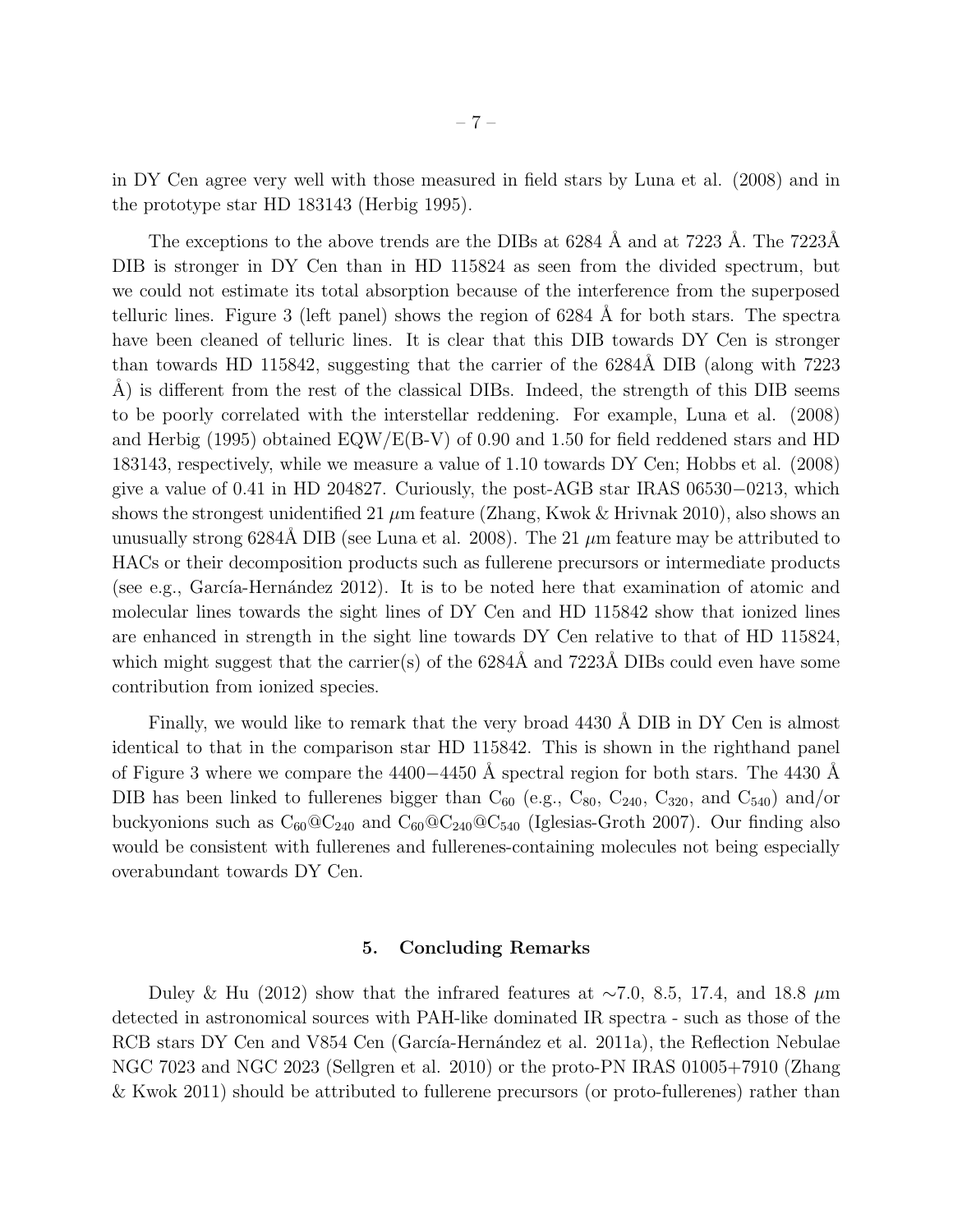to  $C_{60}$ . Our non detection of neutral  $C_{60}$  in DY Cen may support this claim. Thus, the carrier of the new 4000 Å absorption band detected in DY Cen may be intimately related with the fullerene precursors seen at infrared wavelengths. Duley & Hu (2012) suggest that fullerene precursors contain pentagonal carbon rings; the infrared emission features at ∼7.0 and 16.4  $\mu$ m usually detected in objects with PAH-like dominated IR spectra are characteristics of pentagonal rings (Moutou et al. 2000). Pentagonal carbon rings are present in carbon nanoparticles (e.g., HACs; Duley & Hu 2012) and nanotubes although these have less perfect structures than  $C_{60}$  and other fullerenes.

In summary, the non detection of neutral  $C_{60}$  in the high-quality VLT/UVES DY Cen's spectrum may support recent experimental work, showing that the ∼7.0, 8.5, 17.4, and 18.8 µm IR features seen in sources with PAH-like dominated spectra have to attributed to proto-fullerenes rather than to neutral  $C_{60}$ . In addition, the new 4000 Å DIB reported here (possibly also the carriers of the classical  $6284\text{\AA}$  and  $7223\text{\AA}$  DIBs) may be related to fullerene precursors; an organic compound containing pentagonal rings. These pentagonal carbon rings are usually present in HAC nanoparticles and nanotubes, suggesting that they may be intimately related with the formation process of fullerenes.

This work is based on observations obtained with the ESO Very Large Telescope at Paranal under the Director's Discretionary Time (DDT) programme 284.D- 5048(A) (PI: D. A. García-Hernández). D.A.G.H. acknowledges support provided by the Spanish Ministry of Economy and Competitiveness under grant AYA−2011−27754. D.A.G.H. also thanks his son Mateo for his great patience during the realization of this work. D.L.L. also wishes to thank the Robert A. Welch Foundation of Houston, Texas for support through grant F-634.

Facilities: VLT:UVES.

### REFERENCES

- Ballester, P., Modigliani, A., Boitquin, O. et al. 2000, Messenger, 101, 31
- Braga, M., Larsson, S., Rosen, A., & Volosov, A. 1991, A&A, 245, 232
- Cami, J., Bernard-Salas, J., Peeters, E., & Malek, S. E. 2010, Science, 329, 1180
- Cataldo, F., & Iglesias-Groth, S. 2009, MNRAS, 400, 291
- Cataldo, F., Strazzulla, G., & Iglesias-Groth, S. 2009, MNRAS, 394, 615
- De Marco, O. et al. 2002, AJ, 123, 3387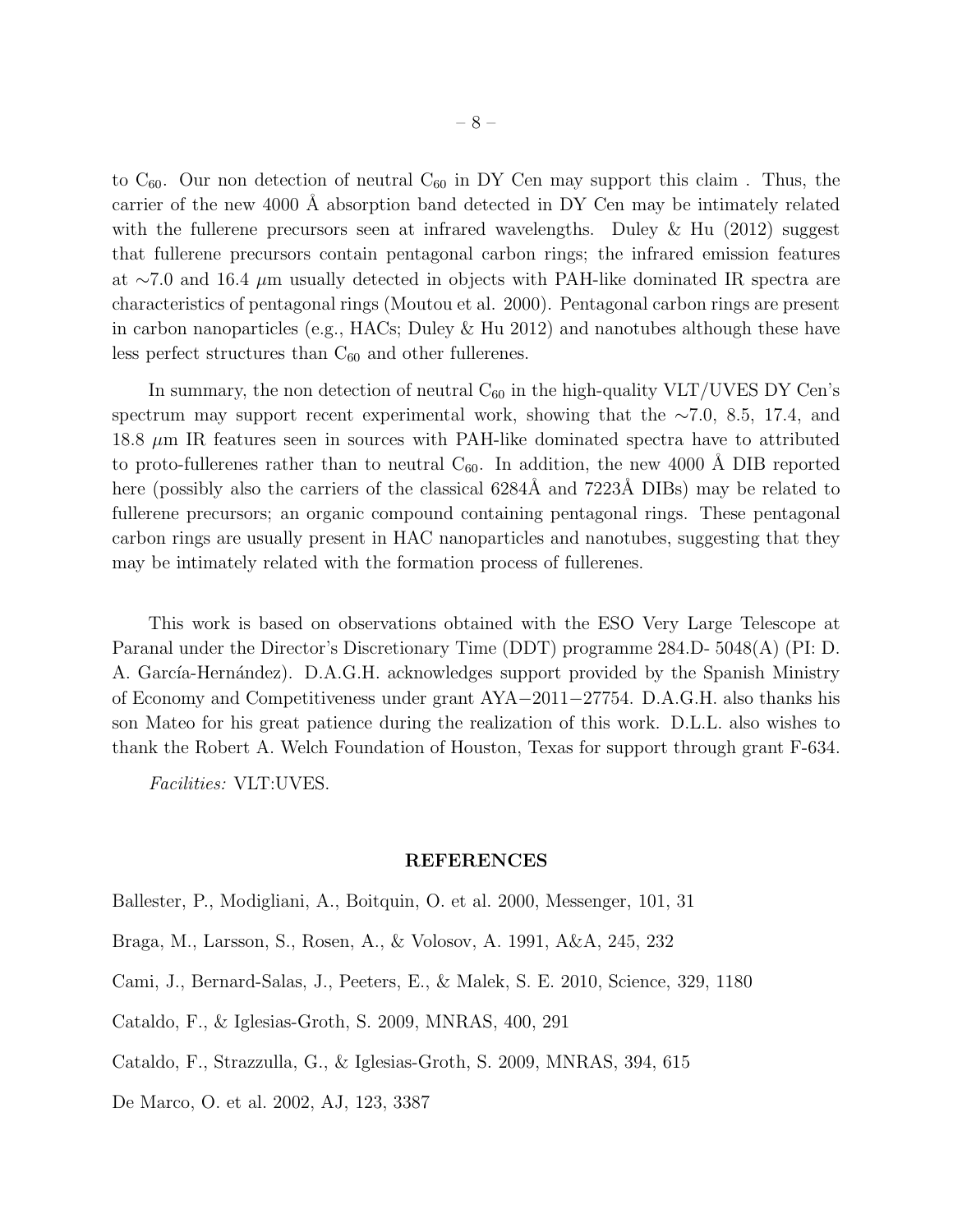- De Vries, M. S., Reihs, K., Wendt, H. R. et al. 1993, Geochim. Cosmoc. Acta 57, 933
- Duley, W. W., & Hu, A. 2012, ApJ, 745, L11
- Foing, B. H., & Ehrenfreund, P. 1994, Nature, 369, 296
- García-Hernández, D. A., Manchado, A., García-Lario, P. et al. 2010, ApJ, 724, L39
- García-Hernández, D. A., N. K., & Lambert, D. L. 2011a, ApJ, 729, 126
- García-Hernández, D. A., N. K., & Lambert, D. L. 2011b, ApJ, 739, 37
- García-Hernández, D. A., Iglesias-Groth, S. Acosta-Pulido, J. A. et al. 2011c, ApJ, 737, L30
- García-Hernández, D. A. 2012, in "Planetary Nebulae: An Eye to the Future", Proc. of the IAU, IAU Symposium, 283, p. 148
- Goeres, A., & Sedlmayr, E. 1992, A&A, 265, 216
- Herbig, G. H. 1995, ARA&A, 33, 19
- Herbig, G. H. 2000, ApJ, 542, 334
- Hobbs, L. M., York, D. G., Snow, T. P. et al. 2008, ApJ, 680, 1256
- Hunter, I. et al. 2006, MNRAS, 367, 1478
- Iglesias-Groth, S. 2007, ApJ, 661, L167
- Krelowski, J., Beletsky, Y., Galazutdinov, G. A. et al. 2010, ApJ, 714, L64
- Kroto, H. W., Heath, J. R., Obrien, S. C. et al. 1985, Nature, 318, 162
- Kwok. S. 2007, Physics and Chemistry of the Insterstellar Medium, (Sausalito: Univ. Science Books)
- Lambert, D. L. & Rao, N. K. 1994, JApA, 15, 47
- Leach, S. 1992, Chem. Phys. 160, 451
- Luna, R., Cox, N. L. J., Satorre, M. A. et al. 2008, A&A, 480, 133
- Moutou, C., Verstraete, L., Léger, A. et al. 2000, A&A, 354, L17
- Sassara, A., Zerza, G., Chergui, M. & Leach, S. et al. 2001, ApJ, 135, 263
- Sellgren, K., Werner, M. W., Ingalls, J. G. et al. 2010, ApJ, 722, L54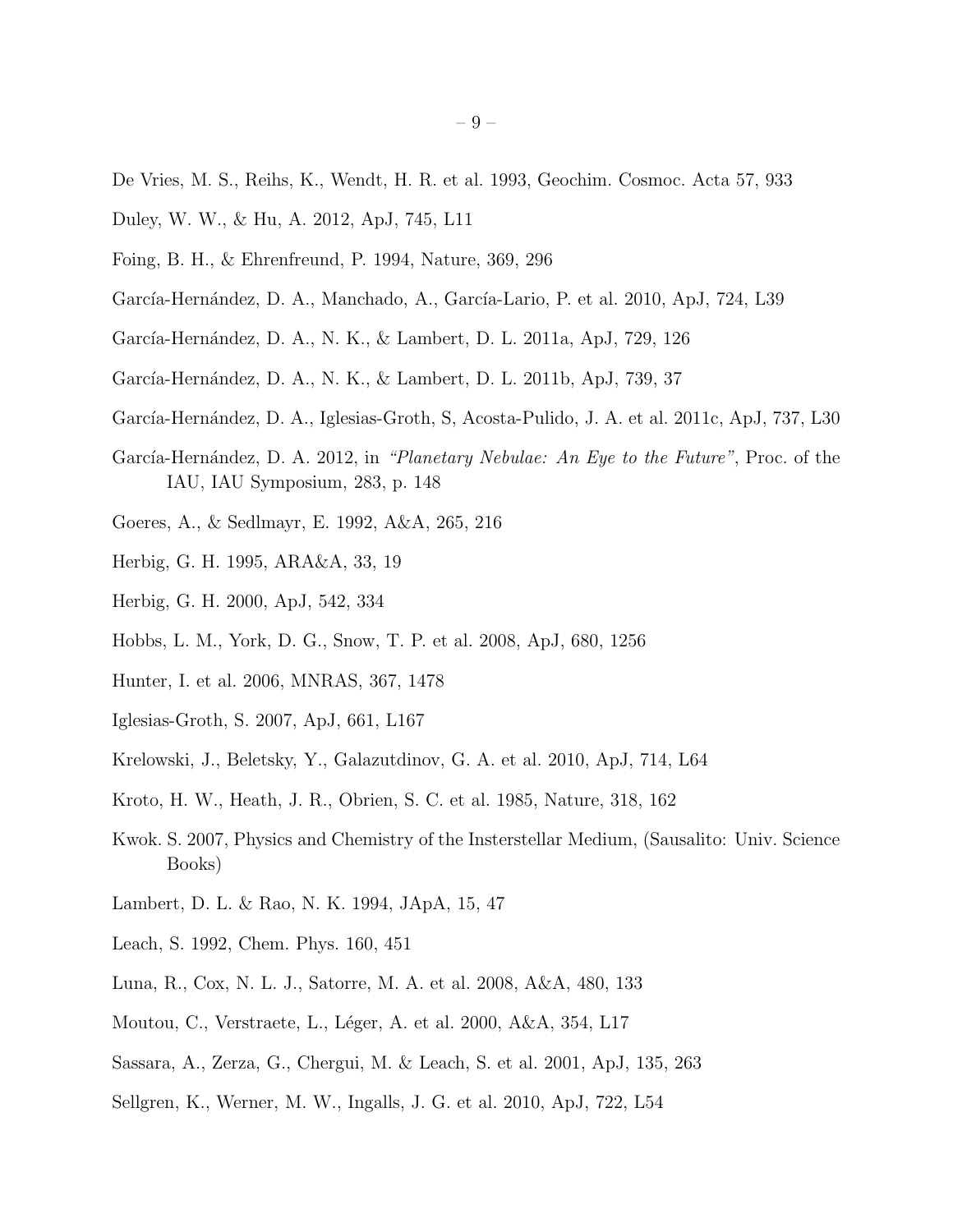- Tull, R. G., MacQueen, P. J., Sneden, C., & Lambert, D. L. 1995, PASP, 107, 251
- Zhang, Y., & Kwok, S. 2011. ApJ, 730, 126
- Zhang, Y., Kwok, S., & Hrivnak, B. J. 2010, ApJ, 725, 990

<span id="page-9-0"></span>This preprint was prepared with the AAS  $\rm \emph{L4}$  macros v5.2.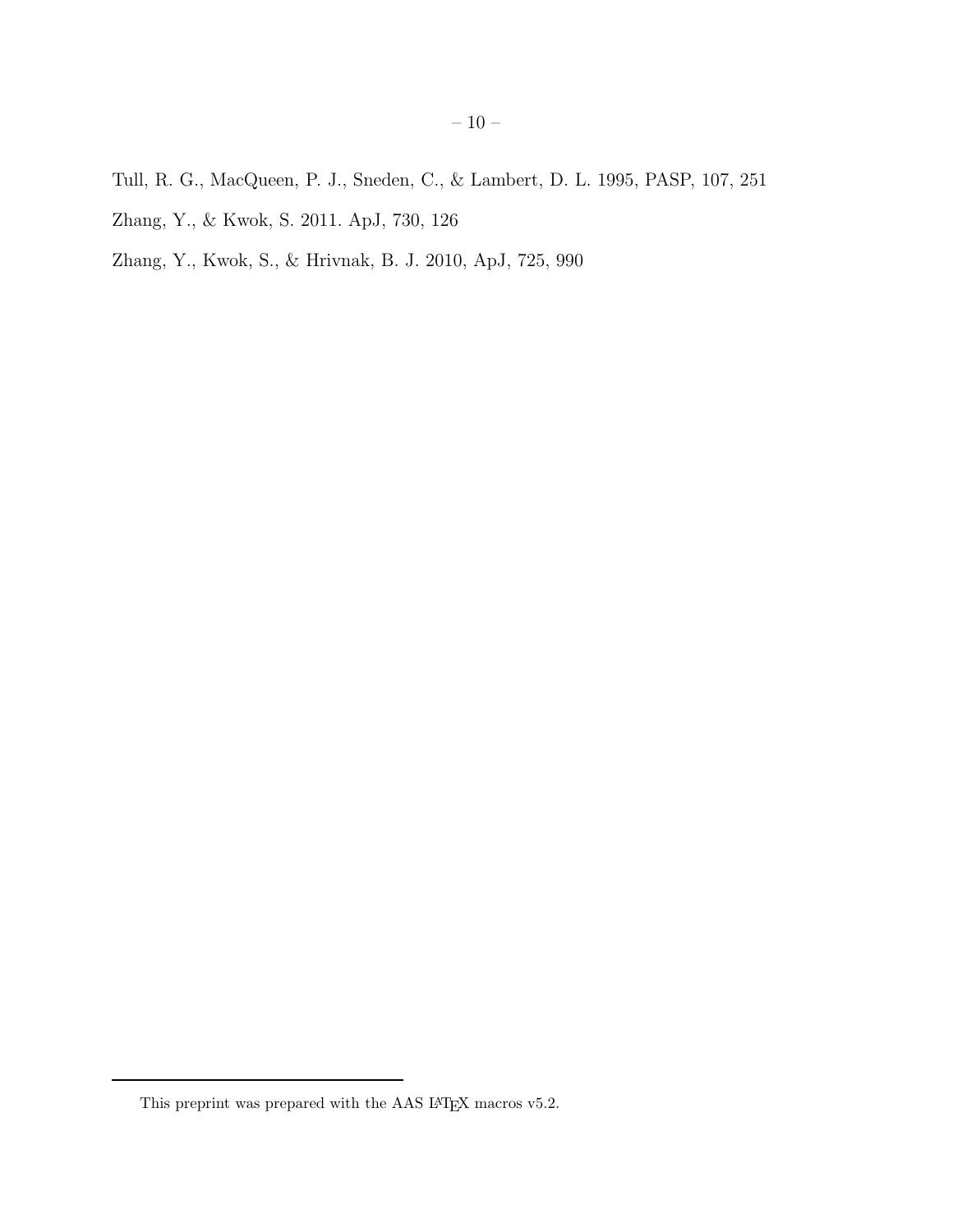| Table 1. Obset vacional parameters of D.I. Cen.          |  |  |  |  |  |                                                |  |             |  |  |  |
|----------------------------------------------------------|--|--|--|--|--|------------------------------------------------|--|-------------|--|--|--|
| Star                                                     |  |  |  |  |  | 1 b V B-V $E(B-V)$ Sp. Type $M_V$ Distance Ref |  |             |  |  |  |
|                                                          |  |  |  |  |  |                                                |  | (pc)        |  |  |  |
| DY Cen 307.958 8.293 12.7 0.33 0.47-0.50 B0 Ia           |  |  |  |  |  |                                                |  | - 4800 -    |  |  |  |
| HD115842 307.080 6.834 6.04 0.30 0.50 B0.5 Ia -8.0 3581  |  |  |  |  |  |                                                |  |             |  |  |  |
|                                                          |  |  |  |  |  |                                                |  | $-6.9$ 2157 |  |  |  |
| 1. De Marco et al(2002) 2. Krelowski et al (2010) Hunter |  |  |  |  |  |                                                |  |             |  |  |  |

Table 1: Observational parameters of DY Cen.

1:- De Marco et al(2002), 2: Krelowski et al (2010), Hunter et al (2006)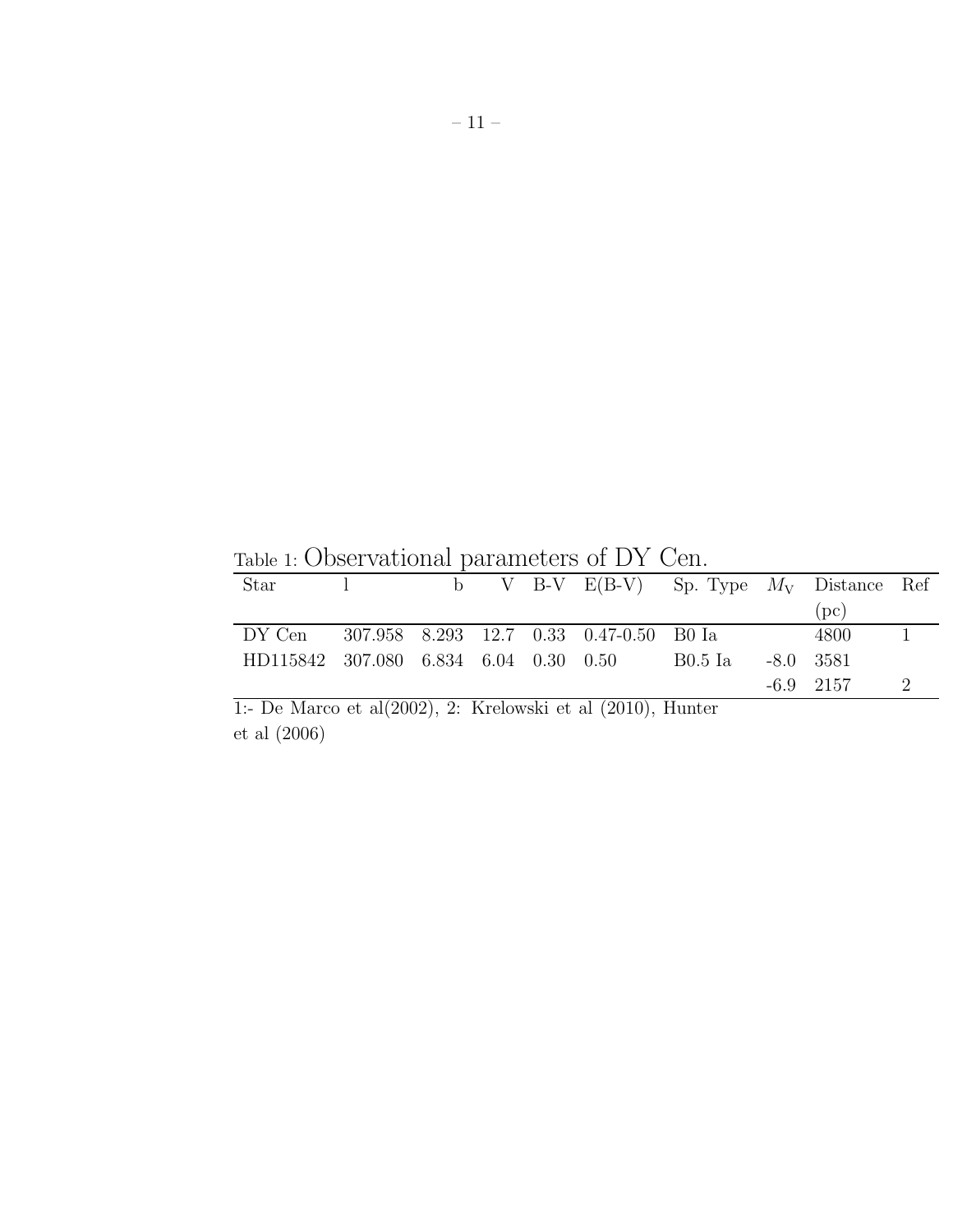Table 2: Diffuse Interstellar Bands in DY Cen and HD  $115842^a$ 

| DY Cen        |             |                |          |             | HD 115842   |             |                  |      |         |
|---------------|-------------|----------------|----------|-------------|-------------|-------------|------------------|------|---------|
| $\lambda_c$   | <b>FWHM</b> | EQW            | Ac       | S/N         | $\lambda_c$ | <b>FWHM</b> | <b>EQW</b>       | Ac   | S/N     |
| $(\rm \AA)$   | $(\AA)$     | $(m\AA)$       |          |             | $(\AA)$     | $(\AA)$     | $(m\AA)$         |      |         |
| 4000.38       | 1.92        | 91             | $0.04\,$ | 188         |             |             |                  |      | 412     |
| 4429.66       | 21.10       | 1034           | 0.05     | 273         | 4428.50     | 23.00       | 932              | 0.04 | 436     |
| 5780.46       | 2.14        | 256            | 0.10     | 209         | 5780.39     | $2.10\,$    | 257              | 0.11 | 307     |
| 5796.92       | 0.91        | 72             | 0.07     | 199         | 5796.90     | 0.89        | 105              | 0.11 | 264     |
| 5849.67       | $0.82\,$    | $32\,$         | $0.02\,$ | $272\,$     | 5849.58     | 0.83        | $43\,$           | 0.05 | $330\,$ |
| 6065.11       | 0.61        | $\,6\,$        | $0.01\,$ | 312         | 6065.00     | 0.64        | $\overline{7}$   | 0.01 | 635     |
| 6089.62       | 0.53        | $\overline{7}$ | $0.01\,$ | ${\bf 282}$ | 6089.59     | 0.53        | 13               | 0.02 | 490     |
| 6112.7        | 1.00        | 12             | 0.01     | 300         | 6112.97     | $0.62\,$    | 12               | 0.02 | 490     |
|               |             |                |          |             | 6116.62     | 0.94        | $8\,$            | 0.01 | 490     |
| 6139.75       | 0.82        | $\overline{5}$ | 0.01     | 267         | 6139.72     | 0.59        | 8                | 0.01 | 570     |
| 6195.80       | 0.60        | 27             | $0.04\,$ | 284         | 6195.80     | 0.50        | 33               | 0.06 | 636     |
| 6202.81       | 1.28        | 62             | 0.04     | 336         | 6202.83     | 1.35        | 64               | 0.04 | 636     |
| 6233.79       | 0.79        | 10             | 0.01     | 336         | 6233.80     | 0.66        | 14               | 0.02 | 560     |
| 6269.70       | 1.21        | $36\,$         | $0.02\,$ | 276         | 6269.80     | 1.38        | 70               | 0.04 | $582\,$ |
| 6283.53       | 4.29        | 543            | $0.12\,$ | 276         | 6283.75     | 4.43        | 413              | 0.09 | $582\,$ |
| 6375.97       | 0.92        | 13             | $0.02\,$ | 273         | 6375.91     | 0.90        | 29               | 0.03 | 340     |
| $6379.25^{b}$ | 1.04        | $53\,$         |          |             | 6379.04     | $0.64\,$    | 70               | 0.10 | 340     |
| 6597.26       | 0.53        | 8              | 0.01     | 295         | 6597.19     | 0.58        | $\boldsymbol{9}$ | 0.01 | 378     |
| 6613.41       | 1.03        | 83             | $0.08\,$ | 295         | 6613.45     | $1.04\,$    | 149              | 0.14 | $304\,$ |
| 6660.60       | 0.64        | 12             | $0.02\,$ | 314         | 6660.53     | $0.80\,$    | 39               | 0.05 | $265\,$ |
| 7223.75       |             |                |          |             |             |             |                  |      |         |
| 8620.88       | 3.75        | 95             | 0.02     | 106         | 8620.94     | 3.92        | 105              | 0.02 | 243     |

<sup>a</sup> The 3- $\sigma$  erros in the EQWs scale like ∼3 x FWHM / (S/N) while we estimate that the FHWMs are precise to the 0.03  $\AA$  level;  $\overset{b}{b}$  blended with N II 6379.98  $\hbox{\AA}$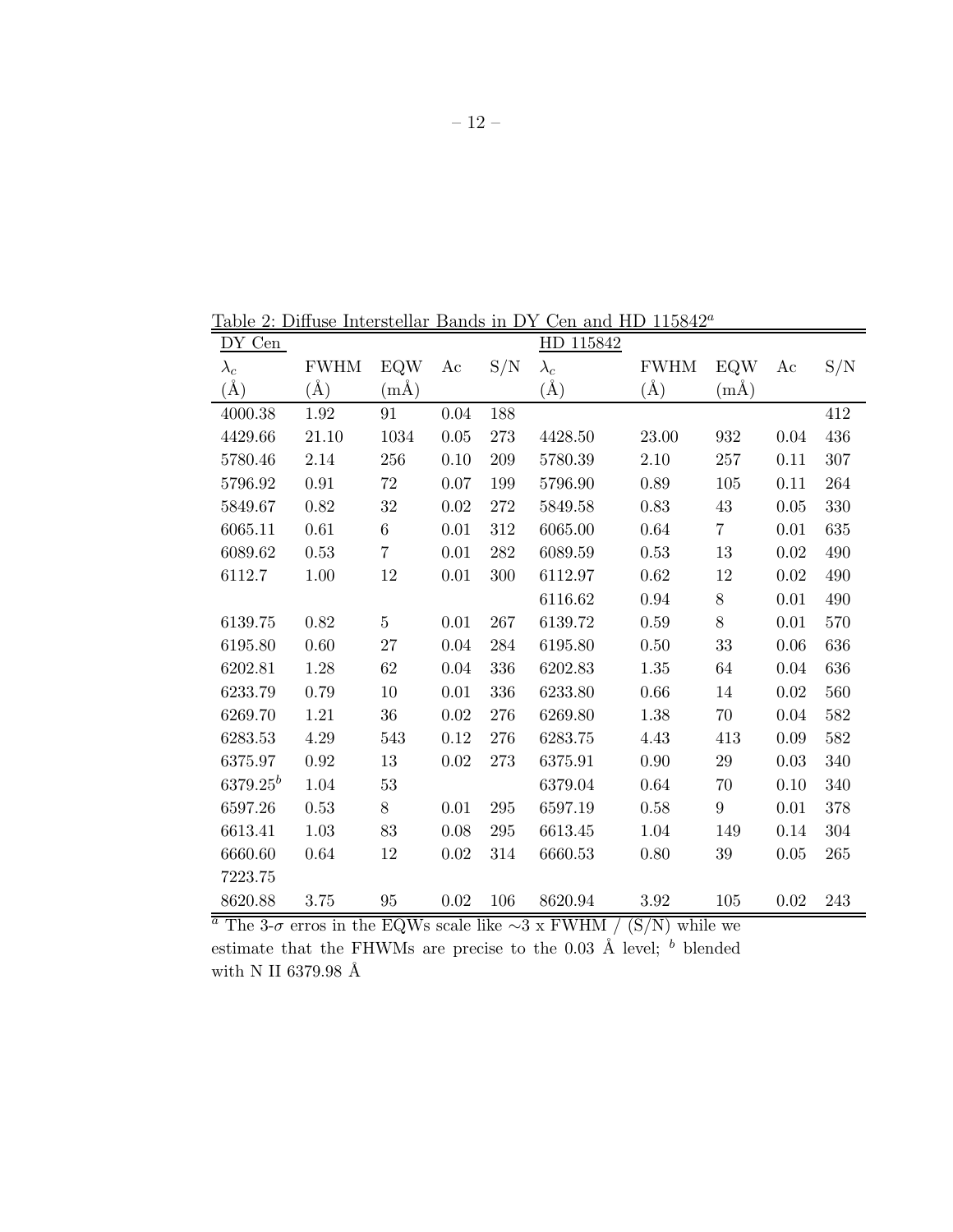

Fig. 1.— The spectra of DY Cen (in red) and HD 115842 (in blue) around 3760 Å (left panel) and 4000 Å (right panel; where the eHe star BD  $-9^{\circ}$  4395 is also displayed in green) are shown. The expected positions of the  $C_{60}$  features are marked on top of the spectra.. The FWHM of the features are indicated by the dotted line. Note that there is no evidence (additional absorption) in DY Cen for the presence of the neutral  $C_{60}$  features at 3760, 3980, and 4024 Å. However, there is an additional absorption band at 4000 Å in DY Cen (marked by a dark line and written DIB4000), which is not present in either HD 115842 or in the extreme He star BD  $-9^{\circ}$  4395 that is expected to show similar spectrum as DY Cen.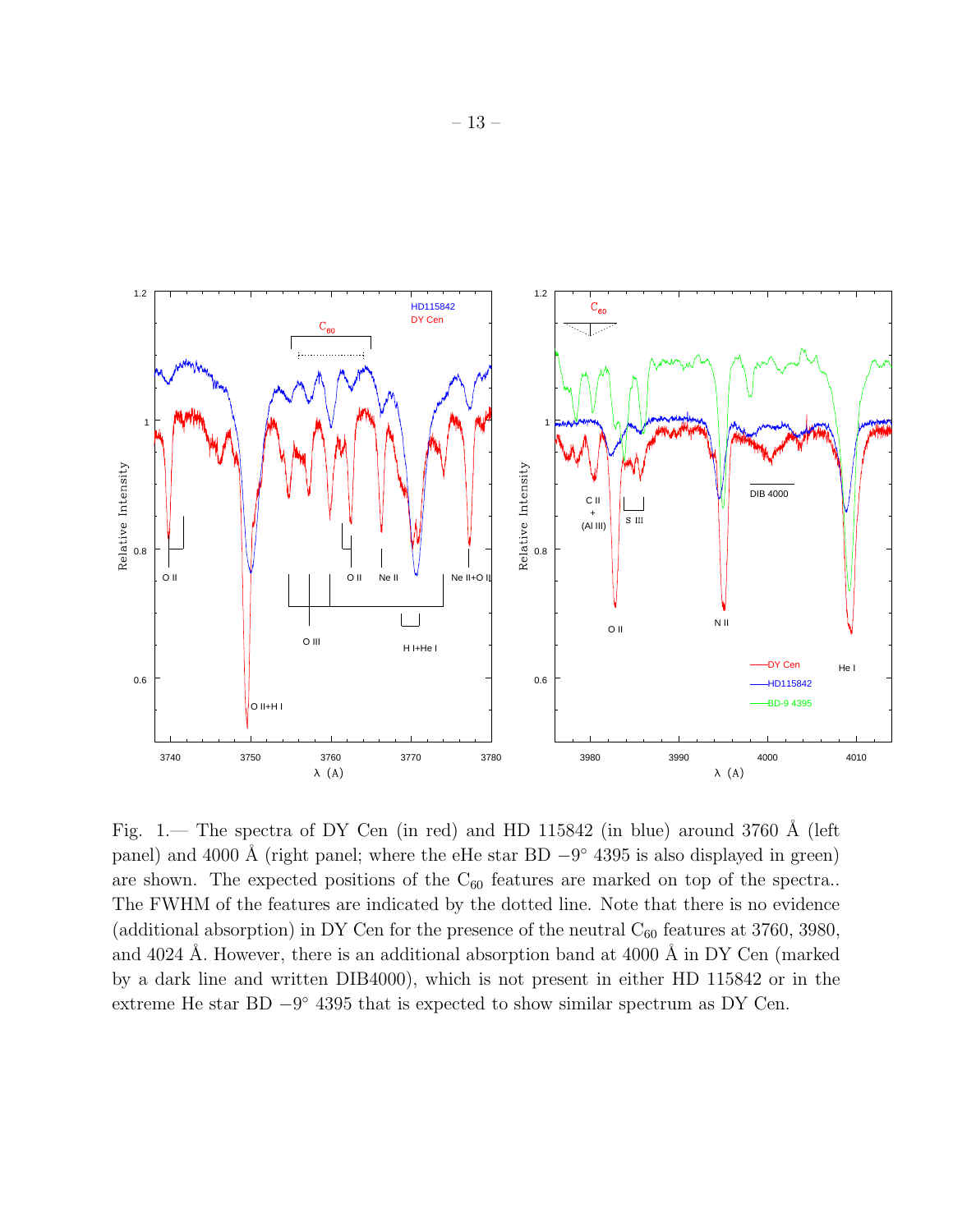

Fig. 2.— Profiles of six DIBs of various strengths and widths are plotted with respect to the LSR radial velocity. Note that the profiles are shifted vertically for clarity. The [Fe II] profile at the bottom shows the DY Cen's systemic radial velocity. Note that the strengths and shapes of 5780 and 6203 Å DIBs are almost identical for both stars. The other profiles show that DIBs towards the DY Cen sight of line are weaker than towards HD 115842. To convert the velocity scale to heliocentric, 4.6 and 5.1 km s<sup> $-1$ </sup> should be added to the LSR velocities of DY Cen and HD 115842, respectively.